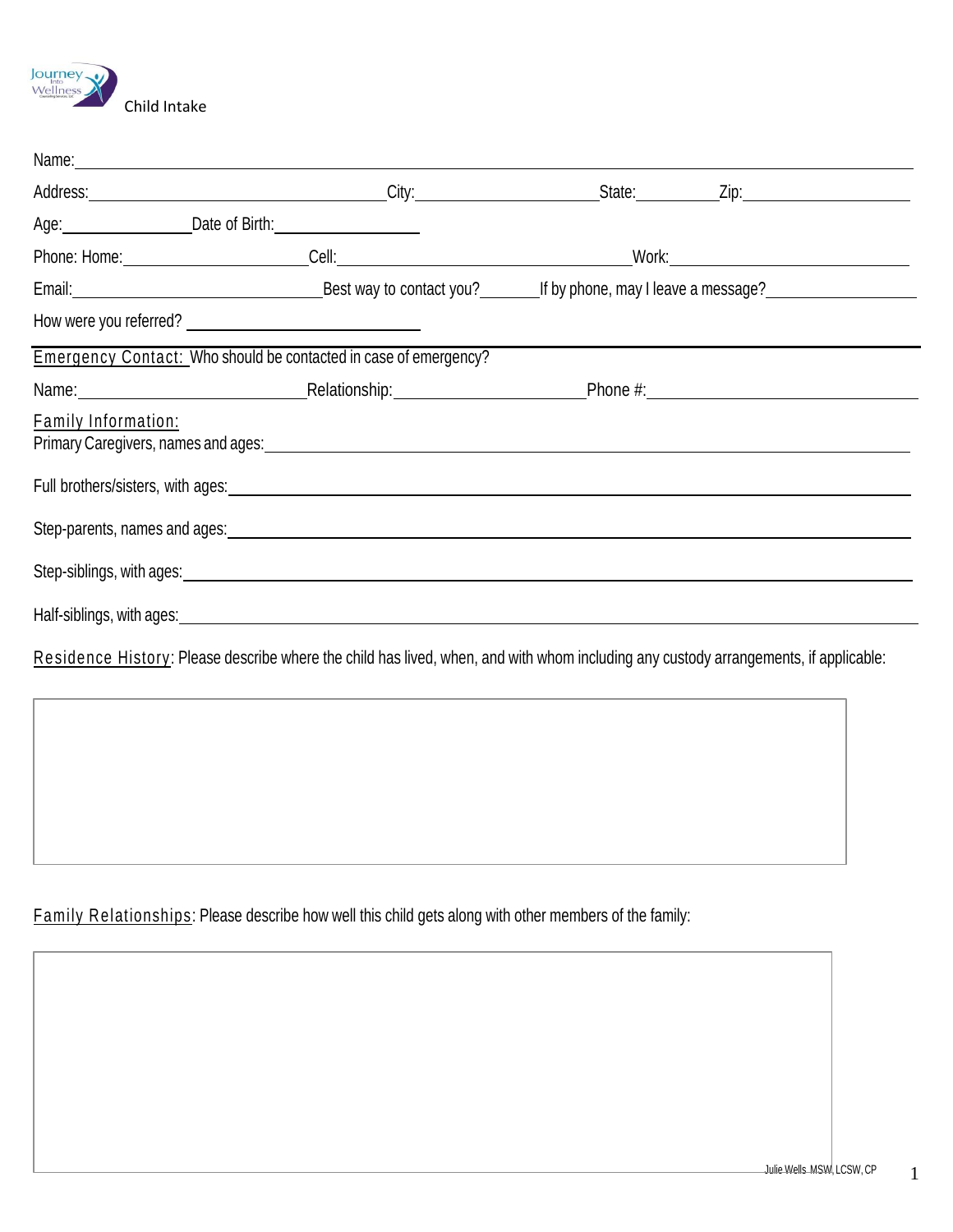| <b>Journey</b><br>Wellness<br>Child Intake<br><b>Social History:</b><br>Does the child have a best friend? Yes<br>If yes,<br>No<br>Male               | Female<br>If yes, what is the friends age?                          |
|-------------------------------------------------------------------------------------------------------------------------------------------------------|---------------------------------------------------------------------|
| If yes, what is the length of the friendship?<br><u>If</u> yes, what is the length of the friendship?                                                 | How many close friendships does the child have?                     |
| How many hours per week are spent socializing outside of school hours?<br><u>Letter and the set of seconds are spent and the set of school hours?</u> |                                                                     |
| Has the child slept over at any friends' homes?<br>Yes<br>No                                                                                          |                                                                     |
| What type of social activities does the child enjoy?                                                                                                  |                                                                     |
| Do you have concerns about the child's friendships?<br>Yes                                                                                            | No                                                                  |
| If yes, what concerns do you have?                                                                                                                    |                                                                     |
| Has the child ever been in any legal trouble?<br>Yes<br>No                                                                                            |                                                                     |
|                                                                                                                                                       |                                                                     |
| Please describe any legal matters of caregivers, other siblings, or parents (arrests, jail times, fines):                                             |                                                                     |
| Is the child involved in any religious or spiritual practices? Yes No<br>Do you have knowledge or suspicion of the child using any of the following?  | If yes, please describe your religion, faith, belief, and practice: |

|                         |     |    | No                                                                                                                             |                                                       |                  |                                                                                           |    |
|-------------------------|-----|----|--------------------------------------------------------------------------------------------------------------------------------|-------------------------------------------------------|------------------|-------------------------------------------------------------------------------------------|----|
| Physical Abuse: Yes     | No  |    |                                                                                                                                | Was this reported?                                    | Yes              | No                                                                                        |    |
| <b>Emotional Abuse:</b> | Yes | No |                                                                                                                                |                                                       |                  | Yes                                                                                       | No |
| Yes                     | No  |    |                                                                                                                                | Was this reported?                                    | Yes              | No                                                                                        |    |
|                         |     |    | Yes                                                                                                                            |                                                       |                  |                                                                                           |    |
|                         |     |    | Alcohol<br>Cigarettes<br>Has the child ever been the victim of abuse? Yes<br>Has the child ever been the perpetrator of abuse? | Other:<br>If yes, by whom?<br>If yes, by whom?<br>-No | If yes, by whom? | If yes, answer the following questions:<br>Was this reported?<br>If yes, please describe: |    |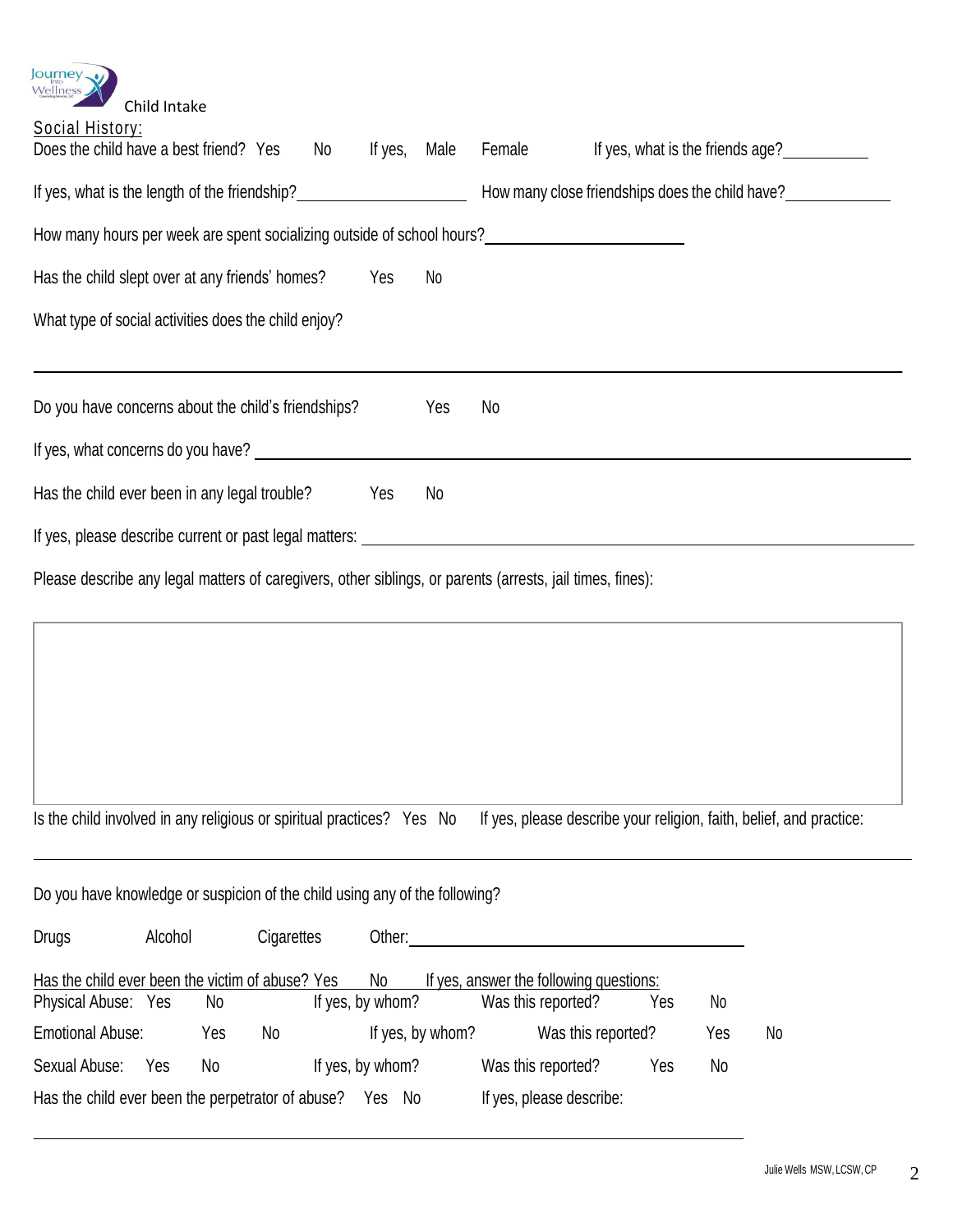Current Grade: If applicable, which grades have the child repeated?

General School Performance: (Please give any information that may be helpful in understanding your child school experience. Example-Grades, Extra Curricular Activities, Learning Disability, Special Education accommodations, etc.)

Please list the child's strengths & weaknesses (personal and academic):

| Mother:        |     |                |                                                                                                                                                                                                                                      |
|----------------|-----|----------------|--------------------------------------------------------------------------------------------------------------------------------------------------------------------------------------------------------------------------------------|
| Education:     |     |                | Occupation: <u>contract and contract and contract and contract and contract and contract and contract and contract and contract and contract and contract and contract and contract and contract and contract and contract and c</u> |
| Shifts worked: |     |                | Hours per week: Network and the state of the state of the state of the state of the state of the state of the                                                                                                                        |
| Likes work:    | Yes | No             |                                                                                                                                                                                                                                      |
| Father:        |     |                |                                                                                                                                                                                                                                      |
| Education:     |     |                |                                                                                                                                                                                                                                      |
| Shifts worked: |     |                | Hours per week: Network and the state of the state of the state of the state of the state of the state of the                                                                                                                        |
| Likes work:    | Yes | N <sub>o</sub> |                                                                                                                                                                                                                                      |
| Step-Mother:   |     |                |                                                                                                                                                                                                                                      |
| Education:     |     |                |                                                                                                                                                                                                                                      |
| Shifts worked: |     |                | Hours per week: Note that the state of the state of the state of the state of the state of the state of the state of the state of the state of the state of the state of the state of the state of the state of the state of t       |
| Likes work:    | Yes | No             |                                                                                                                                                                                                                                      |
| Step-Father:   |     |                |                                                                                                                                                                                                                                      |
| Education:     |     |                | Occupation: <u>_______________________</u>                                                                                                                                                                                           |
| Shifts worked: |     |                | Hours per week:                                                                                                                                                                                                                      |
| Likes work:    | Yes | N <sub>o</sub> |                                                                                                                                                                                                                                      |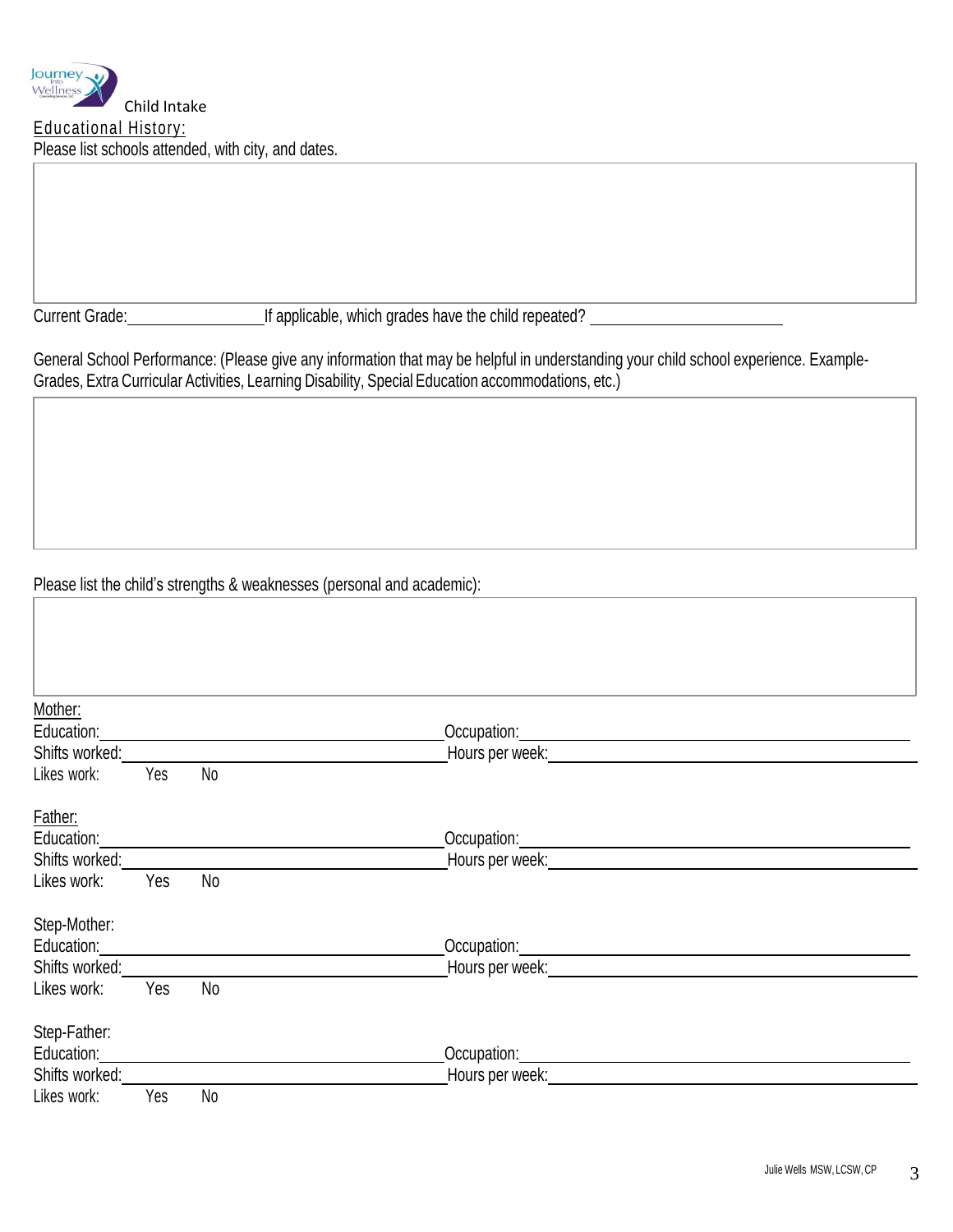

| If applicable, please describe weekly allowance or earnings. <u>[1989]</u> The manual control of the series of the series of the series of the series of the series of the series of the series of the series of the series of the                                                                                                    |                                                                                                                                       |
|---------------------------------------------------------------------------------------------------------------------------------------------------------------------------------------------------------------------------------------------------------------------------------------------------------------------------------------|---------------------------------------------------------------------------------------------------------------------------------------|
| Has anyone in the child's family ever served, in any branch of the military?<br>regarding combat history, branch of military, discharge status?<br>and the manufacture content component component component component content of military content of the state o                                                                     | No If yes, please provide relevant information<br>Yes                                                                                 |
| <b>Medical &amp; Behavioral Health History</b>                                                                                                                                                                                                                                                                                        |                                                                                                                                       |
| Has the child previously received any type of mental health services?                                                                                                                                                                                                                                                                 | Yes<br>No.                                                                                                                            |
| If yes, please provide names of practitioner(s) and date(s): [14] [2012] [2012] [2012] [2012] [2012] [2012] [2012] [2012] [2012] [2012] [2012] [2012] [2012] [2012] [2012] [2012] [2012] [2012] [2012] [2012] [2012] [2012] [2                                                                                                        |                                                                                                                                       |
| Is the child currently taking any prescription medications: Yes No                                                                                                                                                                                                                                                                    | If yes, please list medications and prescriber:                                                                                       |
| Below, please identify any family history of the following. If yes, write the relationship in the space provided (Father, Uncle, Grandmother, etc.)                                                                                                                                                                                   |                                                                                                                                       |
|                                                                                                                                                                                                                                                                                                                                       |                                                                                                                                       |
|                                                                                                                                                                                                                                                                                                                                       |                                                                                                                                       |
|                                                                                                                                                                                                                                                                                                                                       |                                                                                                                                       |
|                                                                                                                                                                                                                                                                                                                                       |                                                                                                                                       |
|                                                                                                                                                                                                                                                                                                                                       |                                                                                                                                       |
| Schizophrenia eta aldean arte aldean arte aldean arte aldean arte aldean arte aldean arte aldean arte aldean a                                                                                                                                                                                                                        |                                                                                                                                       |
| Suicide (including attempts) example and the second state of the second state of the second state of the second state of the second state of the second state of the second state of the second state of the second state of t                                                                                                        |                                                                                                                                       |
| Mental health or psychiatric treatment: example and a series of the series of the series of the series of the series of the series of the series of the series of the series of the series of the series of the series of the                                                                                                         |                                                                                                                                       |
| Circle anything that has happened in the childs family or friendships in the past three years:                                                                                                                                                                                                                                        |                                                                                                                                       |
| Death of family member/ friend /significant relationship<br>Major illness or injury of child<br>Major illness or injury to someone child's life<br>Relationship change of caregiver(s)                                                                                                                                                | Change in job status of caregiver(s)<br>Move to another state or town<br>Legal Issues in family<br>Financial Changes impacting family |
| How would you rate the child's current physical health?<br>Unsatisfactory<br>Good Very Good<br>Poor<br>Please list any specific health concerns: Note that the state of the state of the state of the state of the state of the state of the state of the state of the state of the state of the state of the state of the state of t |                                                                                                                                       |
| Developmental history:                                                                                                                                                                                                                                                                                                                | Age spoke phrases:<br>Julie Wells MSW, LCSW, CP                                                                                       |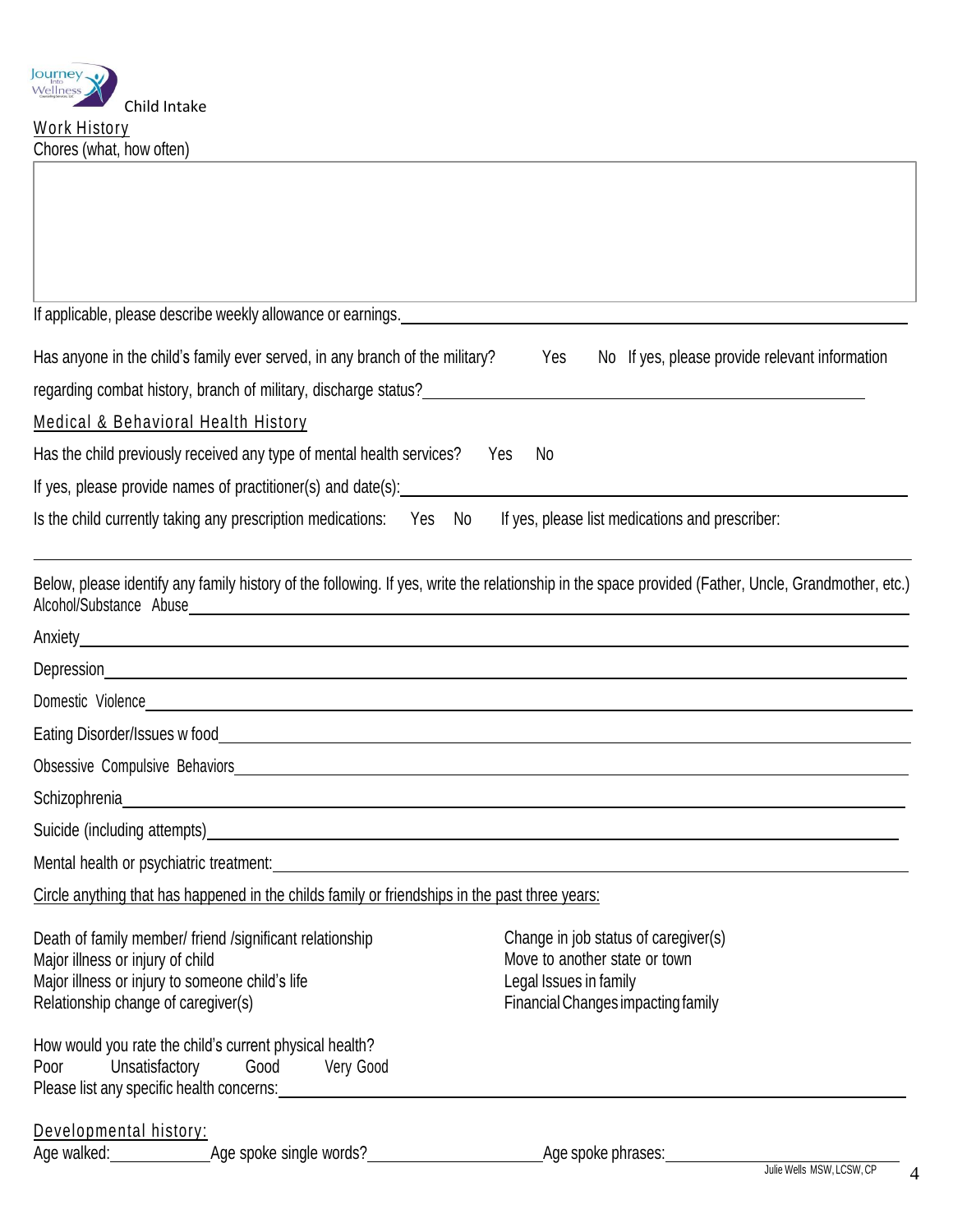

| Child Intake                                                                                                                                                                                                                   |           | Age potty trained, daytime: ________________Age potty trained, nighttime: _______________Age dressed self: ___________________________                                               |
|--------------------------------------------------------------------------------------------------------------------------------------------------------------------------------------------------------------------------------|-----------|--------------------------------------------------------------------------------------------------------------------------------------------------------------------------------------|
| Any developmental concerns: example and any of the set of the set of the set of the set of the set of the set of the set of the set of the set of the set of the set of the set of the set of the set of the set of the set of |           |                                                                                                                                                                                      |
|                                                                                                                                                                                                                                |           |                                                                                                                                                                                      |
|                                                                                                                                                                                                                                |           |                                                                                                                                                                                      |
| Bedtime/Sleeping problems: Letter and the state of the state of the state of the state of the state of the state of the state of the state of the state of the state of the state of the state of the state of the state of th |           |                                                                                                                                                                                      |
|                                                                                                                                                                                                                                |           | Any irrational fears: Yes No If yes, describe: No Any irrational fears: Yes No Any If yes, describe:                                                                                 |
|                                                                                                                                                                                                                                |           | Of 100%, what percent of directions does the child follow the first time they are given:<br>Of 100%, what percent of directions does the child follow the first time they are given: |
|                                                                                                                                                                                                                                |           |                                                                                                                                                                                      |
| Sleeps in own bed: Always Sometimes                                                                                                                                                                                            | Rarely    | Never                                                                                                                                                                                |
| How would you rate the child's current sleep habits?                                                                                                                                                                           |           |                                                                                                                                                                                      |
| Unsatisfactory Good Very Good<br>Poor                                                                                                                                                                                          |           |                                                                                                                                                                                      |
|                                                                                                                                                                                                                                |           |                                                                                                                                                                                      |
| Please list any difficulties or changes in the child's appetite or eating patterns:                                                                                                                                            |           |                                                                                                                                                                                      |
| Is the child displaying signs of overwhelming sadness, grief, or depression?                                                                                                                                                   |           | Yes No                                                                                                                                                                               |
| If yes, what has indicated that? If yes, what has indicated that?                                                                                                                                                              |           |                                                                                                                                                                                      |
| Is the child displaying signs of anxiety, panic attacks, or have any phobias? Yes No                                                                                                                                           |           |                                                                                                                                                                                      |
| Has the child ever displayed any self-harming behaviors or discussed thought of harming themselves? Yes No                                                                                                                     |           | If yes, please describe:                                                                                                                                                             |
|                                                                                                                                                                                                                                |           |                                                                                                                                                                                      |
| How would you rate the child's ability to concentrate?                                                                                                                                                                         |           |                                                                                                                                                                                      |
| Poor Unsatisfactory Good Very Good                                                                                                                                                                                             |           |                                                                                                                                                                                      |
| Has the child had any recent weight loss or gain?                                                                                                                                                                              | Yes No    | If yes, how much?<br>If yes, how much?                                                                                                                                               |
| How would you rate the child's energy level?                                                                                                                                                                                   |           |                                                                                                                                                                                      |
| Good<br>Unsatisfactory<br>Poor                                                                                                                                                                                                 | Very Good |                                                                                                                                                                                      |
| Please describe behaviors related to the child's energy level:                                                                                                                                                                 |           |                                                                                                                                                                                      |
|                                                                                                                                                                                                                                |           |                                                                                                                                                                                      |
| Mothers overall health during pregnancy:<br>Mothers overall health during pregnancy:                                                                                                                                           |           |                                                                                                                                                                                      |
| Mothers age at delivery: Mothers age at delivery:                                                                                                                                                                              |           | Birth: Vaginal C-Section Treated for postpartum depression?<br>No<br>Yes                                                                                                             |
| Complications during pregnancy or birth:                                                                                                                                                                                       |           |                                                                                                                                                                                      |
| Health problems in biological family history, either side:                                                                                                                                                                     |           |                                                                                                                                                                                      |